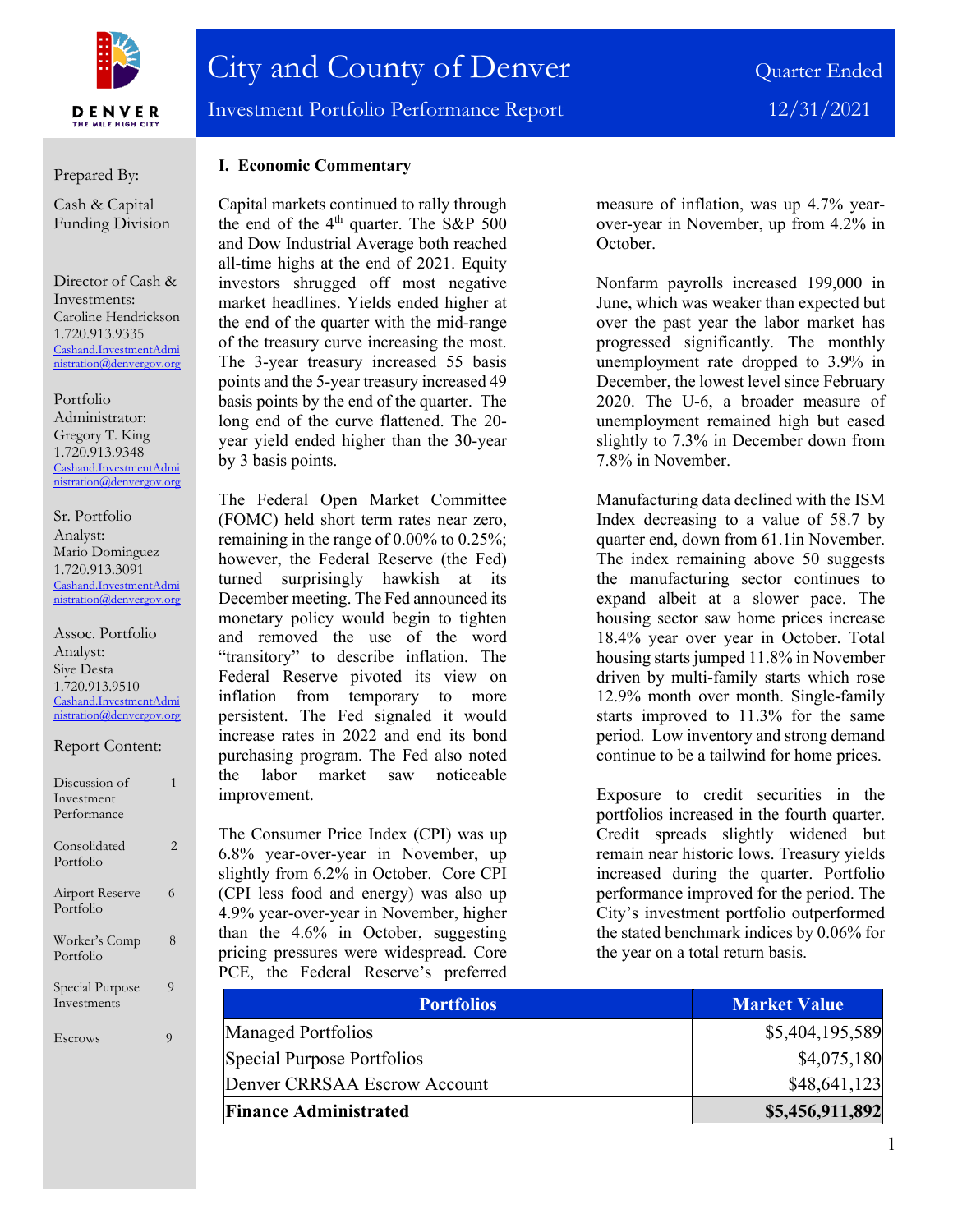

### Prepared By:

Cash & Capital Funding Division

Director of Cash & Investments: Caroline Hendrickson 1.720.913.9335 [Cashand.InvestmentAdmi](mailto:Cashand.InvestmentAdministration@denvergov.org) [nistration@denvergov.org](mailto:Cashand.InvestmentAdministration@denvergov.org)

Portfolio Administrator: Gregory T. King 1.720.913.9348 [Cashand.InvestmentAdmi](mailto:Cashand.InvestmentAdministration@denvergov.org) [nistration@denvergov.org](mailto:Cashand.InvestmentAdministration@denvergov.org)

Sr. Portfolio Analyst: Mario Dominguez 1.720.913.3091 [Cashand.InvestmentAdmi](mailto:Cashand.InvestmentAdministration@denvergov.org) [nistration@denvergov.org](mailto:Cashand.InvestmentAdministration@denvergov.org)

Assoc. Portfolio Analyst: Siye Desta 1.720.913.9510 [Cashand.InvestmentAdmi](mailto:Cashand.InvestmentAdministration@denvergov.org) [nistration@denvergov.org](mailto:Cashand.InvestmentAdministration@denvergov.org)

| Discussion of |  |
|---------------|--|
| Investment    |  |
| Performance   |  |
|               |  |
| Consolidated  |  |
| Portfolio     |  |

Report Content:

Airport Reserve 6 Portfolio

Worker's Comp 8 Portfolio Special Purpose 9

Investments

Escrows 9

### **II. Consolidated Portfolio 84,965,250,009**

| <b>Total Return</b>    |           |           |           |  |
|------------------------|-----------|-----------|-----------|--|
|                        | 1-Month   | 3-Month   | YTD       |  |
| Total Return           | $-0.14%$  | $-0.48\%$ | -0.88%    |  |
| Blended Benchmark (TR) | $-0.20\%$ | $-0.52\%$ | $-0.94\%$ |  |
| <b>Excess Return</b>   | $0.06\%$  | $0.04\%$  | $0.06\%$  |  |

| <b>Current Return</b>  |          |          |          |
|------------------------|----------|----------|----------|
|                        | 1-Month  | 3-Month  | YTD      |
| Current Return         | 1.93%    | 1.81%    | 1.92%    |
| Blended Benchmark (CR) | $0.76\%$ | $0.71\%$ | $0.51\%$ |
| <b>Excess Return</b>   | $1.17\%$ | $1.10\%$ | $1.41\%$ |

Year-to-Date earnings on a current return basis for the Consolidated Portfolio were \$80,952,291.

The 1-5 Year Strategy Blended Benchmark consists of 67.50% Intercontinental Exchange (ICE) BofAML 1-5 Year US Treasury & Agency Index, 17.50 % ICE BofAML 1-5 Year AAA-A US Corporate Index, 7.50% ICE BofAML AAA US Asset Backed Securities, 5.00% ICE BofAML 0-3 Year US Agency CMOs and 2.50% ICE BofAML 3-5 Year US Mortgage Backed Securities Index. Prior to 1/1/2016 the benchmark was the BofA Merrill Lynch 1-5 Year US Treasury & Agency Index.

The 1-10 Year Strategy Blended Benchmark consists of 65.00% ICE BofAML 1-10 Year US Treasury & Agency Index, 15.00 % ICE BofAML 1-5 Year AAA-A US Corporate Index, 5.00% ICE BofAML AAA US Asset Backed Securities, 7.50% ICE BofAML 0-10 Year US Agency CMOs and 7.50% ICE BofAML 0-10 Year US Mortgage Backed Securities Index. Prior to 1/1/2016 the benchmark was the BofA Merrill Lynch 1-10 Year US Treasury & Agency Index.

### **Factors Affecting Performance & Management Strategies**

- Chandler's proprietary Horizon Model that the City uses with the intent to meet or outperform the benchmarks over time (the Intercontinental Exchange (ICE) BofAML Treasury/Agency 1-5 year index and the ICE BofAML Treasury/Agency 1-10 year index) are revised on a regular basis, reflecting the volatility of both bond market interest rates and interest rate curve movements. The City evaluates the portfolios each time a new Horizon Model is received. The key variables subject to potential revision as a result of Horizon Model changes include duration, composition, and structure.
- The portfolios were modestly short benchmark duration in both the 1-5 year strategy and the 1-10 year strategy. We expect duration to move closer to the benchmark as additional allocation of longer duration securities are added to the portfolio. Safety of principal is paramount in investing the City's funds.
- Corporate Bonds, Collateralized Mortgage Obligations, Mortgage-Backed Securities, and Asset-Backed Securities are asset classes approved by voters for implementation in 2014 by an amendment to the City Charter. Purchases of the new asset classes increased as a percentage of total composition due asset purchases outpaced maturities. Purchases in the voter approved asset classes increased during the quarter due to increased issuance by approved credit issuers.
- The Consolidated Portfolio benchmarking indices are comprised of five ICE BofAML indices, creating a static weighted blended benchmark. A total of two blended benchmarks are used for the 1-5 year and 1-10 year strategies to closely reflect the portfolio duration and asset allocation constraints.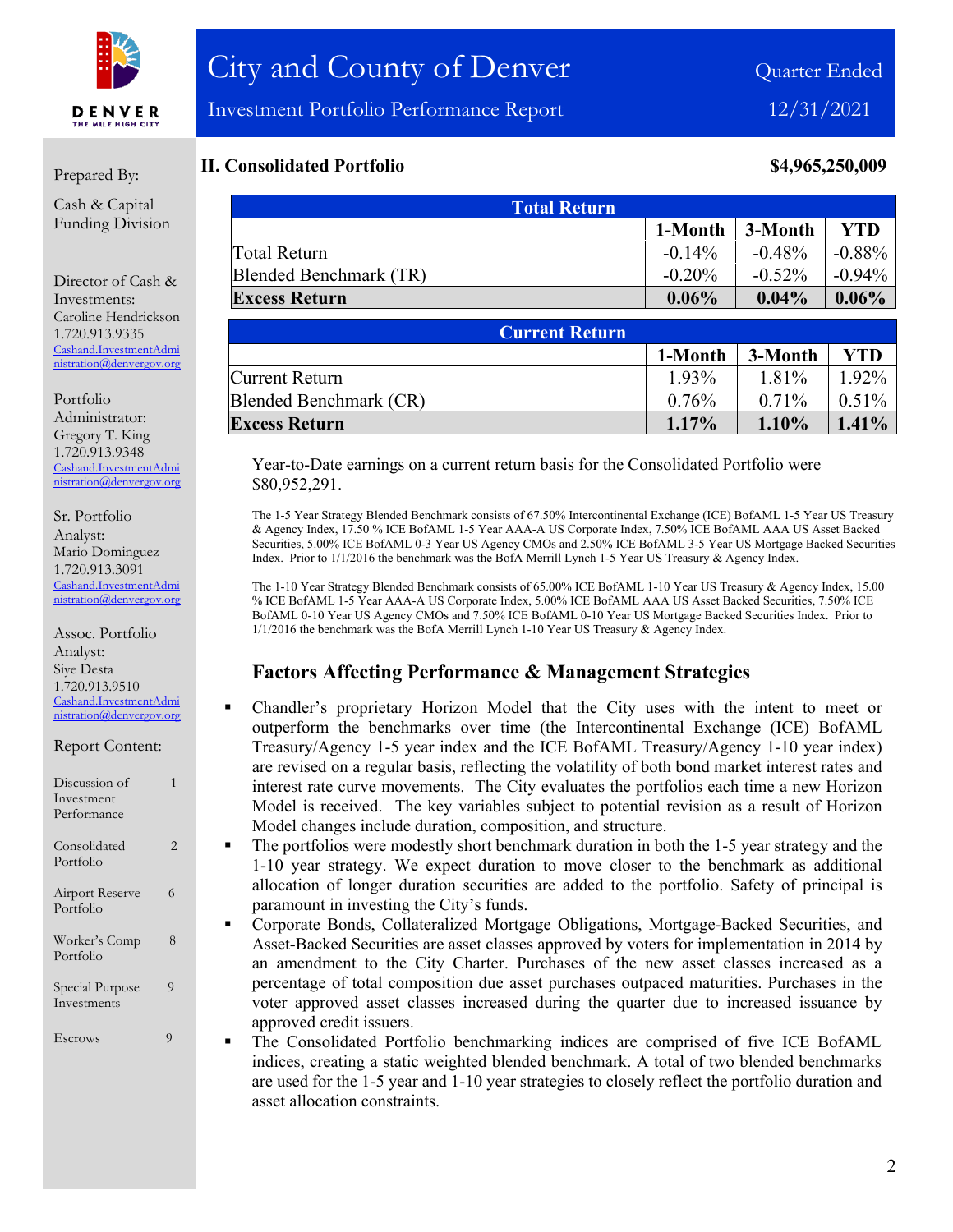

Investment Portfolio Performance Report 12/31/2021

### Prepared By:

Cash & Capital Funding Division

Director of Cash & Investments: Caroline Hendrickson 1.720.913.9335 [Cashand.InvestmentAdmi](mailto:Cashand.InvestmentAdministration@denvergov.org) [nistration@denvergov.org](mailto:Cashand.InvestmentAdministration@denvergov.org)

Portfolio Administrator: Gregory T. King 1.720.913.9348 [Cashand.InvestmentAdmi](mailto:Cashand.InvestmentAdministration@denvergov.org) [nistration@denvergov.org](mailto:Cashand.InvestmentAdministration@denvergov.org)

Sr. Portfolio Analyst: Mario Dominguez 1.720.913.3091 [Cashand.InvestmentAdmi](mailto:Cashand.InvestmentAdministration@denvergov.org) [nistration@denvergov.org](mailto:Cashand.InvestmentAdministration@denvergov.org)

Assoc. Portfolio Analyst: Siye Desta 1.720.913.9510 [Cashand.InvestmentAdmi](mailto:Cashand.InvestmentAdministration@denvergov.org) [nistration@denvergov.org](mailto:Cashand.InvestmentAdministration@denvergov.org)

| Discussion of<br>Investment<br>Performance |                |
|--------------------------------------------|----------------|
| Consolidated<br>Portfolio                  | 2              |
| <b>Airport Reserve</b><br>Portfolio        | 6              |
| Worker's Comp<br>Portfolio                 | 8              |
| Special Purpose<br>Investments             | 9              |
| Escrows                                    | $\overline{O}$ |

## **Consolidated Portfolio Composition**

| <b>Characteristics</b> |     | <b>Credit Quality (S&amp;P)</b> |
|------------------------|-----|---------------------------------|
| 2.15                   | A,  | BBB, 0.8%                       |
| 1.59                   |     |                                 |
| $0.74\%$               |     | AAA,<br>28.4%                   |
| $AA^+$                 | AA. |                                 |
| $2.32$ yrs             |     |                                 |
|                        |     | 10.5%<br>60.3%                  |



- The Consolidated Portfolio's net assets increased by approximately \$436 million during the fourth quarter of 2021. On December 31st, 2021, net assets were \$4.97 billion, compared to \$4.52 billion on September 30th, 2021, as inflows exceeded outflows. The increase in net assets was primarily from proceeds of a debt issuance by Denver International Airport.
- The weighted average maturity (WAM), an aggregate portfolio measure of total years remaining until the maturity of all underlying holdings, ended lower in the fourth quarter. The WAM decreased due to increased exposure to short term assets. While modestly short to benchmark duration, rebalancing and securities purchase activity in the intermediate strategies extended duration more closely with the model and benchmark. The model continues to remain modestly short of benchmark duration.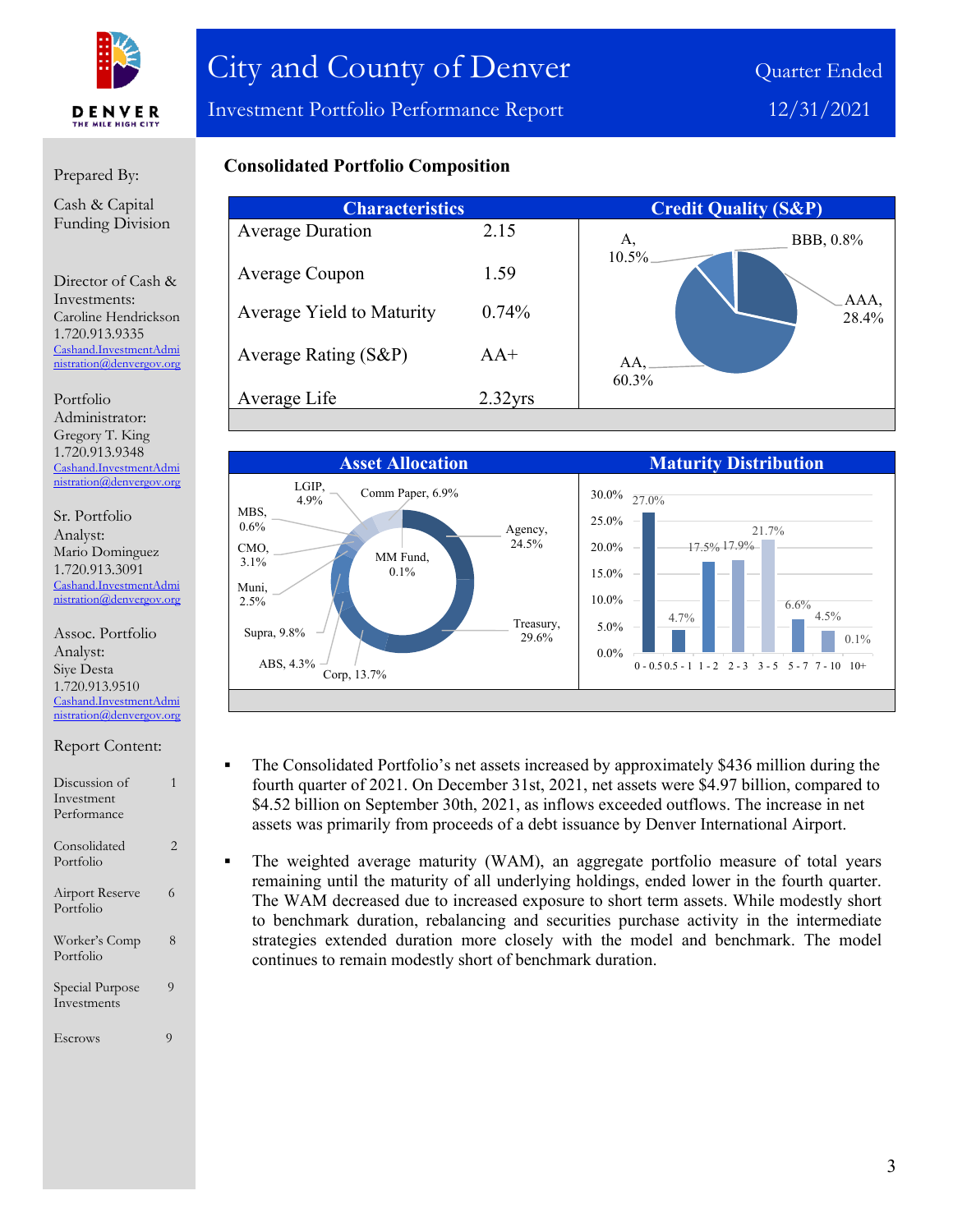

# City and County of Denver Quarter Ended

Investment Portfolio Performance Report 12/31/2021

#### Prepared By:

Cash & Capital Funding Division

Director of Cash & Investments: Caroline Hendrickson 1.720.913.9335 [Cashand.InvestmentAdmi](mailto:Cashand.InvestmentAdministration@denvergov.org) [nistration@denvergov.org](mailto:Cashand.InvestmentAdministration@denvergov.org)

Portfolio Administrator: Gregory T. King 1.720.913.9348 [Cashand.InvestmentAdmi](mailto:Cashand.InvestmentAdministration@denvergov.org) [nistration@denvergov.org](mailto:Cashand.InvestmentAdministration@denvergov.org)

Sr. Portfolio Analyst: Mario Dominguez 1.720.913.3091 [Cashand.InvestmentAdmi](mailto:Cashand.InvestmentAdministration@denvergov.org) tration@denvergov.org

Assoc. Portfolio Analyst: Siye Desta 1.720.913.9510 [Cashand.InvestmentAdmi](mailto:Cashand.InvestmentAdministration@denvergov.org) [nistration@denvergov.org](mailto:Cashand.InvestmentAdministration@denvergov.org)

Report Content:

Discussion of 1 Investment Performance Consolidated 2 Portfolio Airport Reserve 6 Portfolio Worker's Comp 8 Portfolio Special Purpose 9 Investments Escrows 9









- The Federal Reserve maintained the Fed funds rate to a range of 0.00%-0.25% during the fourth quarter of 2021. The Fed signaled rates will increase in 2022.
- The one-month LIBOR rate was 0.10% as of December 31st, 2021; an increase of two basis points from September 30th, 2021.
- As of December 31st, 2021, the yield of the two-year Treasury index was 0.73%, and the five-year Treasury index was yielding 1.26%. A year earlier, as of December 31st, 2020, the yield of the two-year Treasury index was 0.12%, and the five-year Treasury index was yielding 0.36%.
- The median of economists' forecast is for a 2.15 % ten-year Treasury yield at the end of the year 2022.
- Volatility in rates of the yield curve increased for both short-term and long-term yields. At the end of the fourth quarter, the two-year, five-year, and ten-year were at 0.73%, 1.26%, and 1.92%, respectively.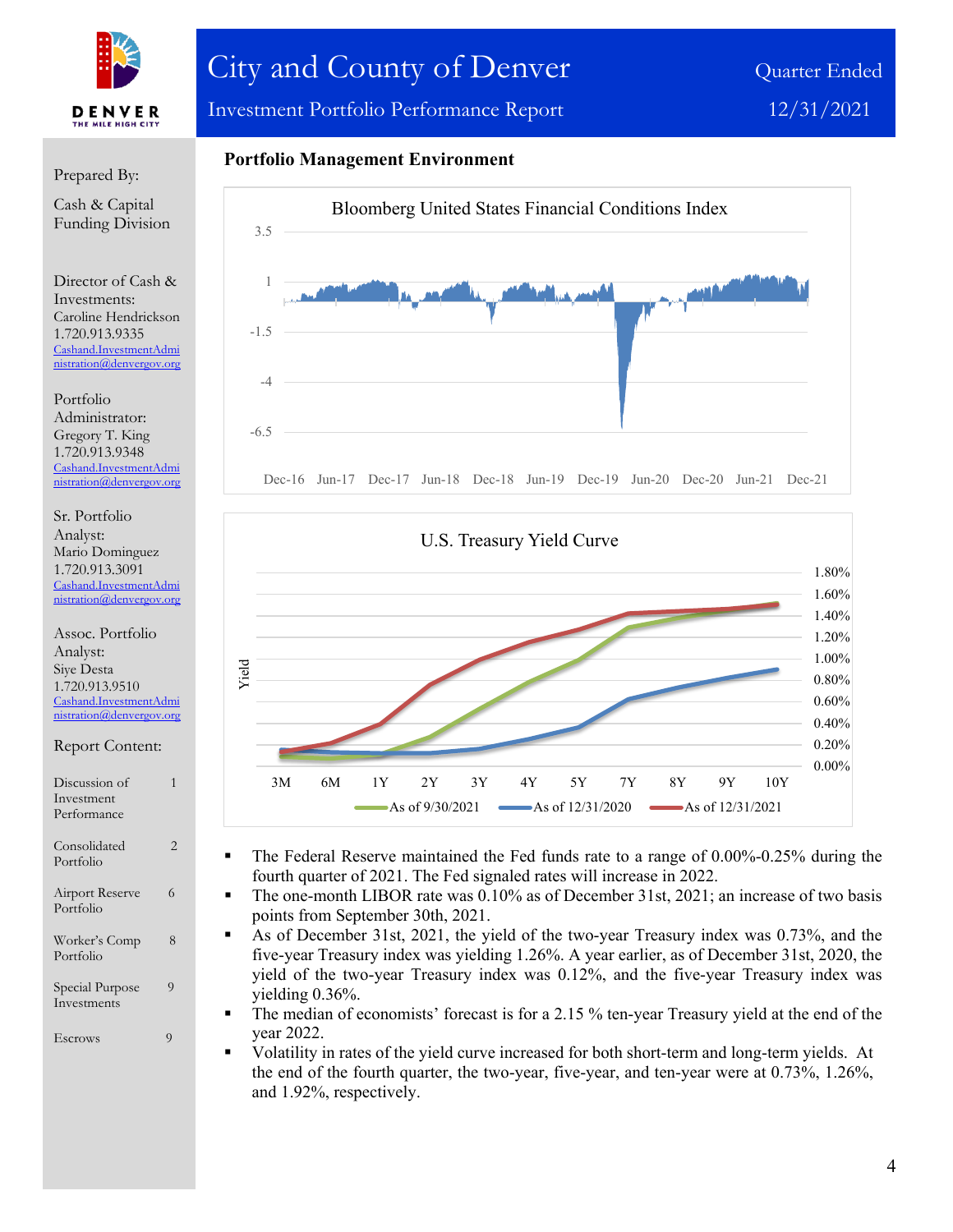

Investment Portfolio Performance Report 12/31/2021

### Prepared By:

Cash & Capital Funding Division

Director of Cash & Investments: Caroline Hendrickson 1.720.913.9335 [Cashand.InvestmentAdmi](mailto:Cashand.InvestmentAdministration@denvergov.org) [nistration@denvergov.org](mailto:Cashand.InvestmentAdministration@denvergov.org)

Portfolio Administrator: Gregory T. King 1.720.913.9348 [Cashand.InvestmentAdmi](mailto:Cashand.InvestmentAdministration@denvergov.org) [nistration@denvergov.org](mailto:Cashand.InvestmentAdministration@denvergov.org)

Sr. Portfolio Analyst: Mario Dominguez 1.720.913.3091 [Cashand.InvestmentAdmi](mailto:Cashand.InvestmentAdministration@denvergov.org) [nistration@denvergov.org](mailto:Cashand.InvestmentAdministration@denvergov.org)

#### Assoc. Portfolio Analyst: Siye Desta 1.720.913.9510 [Cashand.InvestmentAdmi](mailto:Cashand.InvestmentAdministration@denvergov.org) [nistration@denvergov.org](mailto:Cashand.InvestmentAdministration@denvergov.org)

Report Content: Discussion of 1 Investment Performance Consolidated 2 Portfolio Airport Reserve 6 Portfolio Worker's Comp 8 Portfolio Special Purpose 9 Investments Escrows 9

### **Consolidated Top Holdings**

| <b>Top 5 Credit Holdings</b> |                     |                |                 |  |
|------------------------------|---------------------|----------------|-----------------|--|
| <b>Issuer</b>                | <b>Market Value</b> | % of Portfolio | <b>Industry</b> |  |
| Toyota Motor Credit Corp.    | 170,977,591         | $3.11\%$       | Automobiles     |  |
| <b>Toronto-Dominion Bank</b> | 149,908,819         | 2.73%          | Financial       |  |
| Apple, Inc.                  | 118,891,223         | 2.16%          | Technology      |  |
| Royal Bank of Canada         | 99,952,132          | 1.82%          | Financial       |  |
| <b>MUFG Bank Ltd.</b>        | 93,748,056          | 1.71%          | Financial       |  |
| <b>Total</b>                 | \$633,477,821       | 11.53%         |                 |  |

\*Credit holdings include commercial paper, asset-backed securities, and corporate bonds.



| <b>Top 5 Agency Holdings</b> |                     |                |  |  |
|------------------------------|---------------------|----------------|--|--|
| <b>Issuer</b>                | <b>Market Value</b> | % of Portfolio |  |  |
| <b>FHLB</b>                  | 624,607,850         | 11.36%         |  |  |
| <b>FNMA</b>                  | 394,326,852         | 7.17%          |  |  |
| <b>FFCB</b>                  | 169,634,897         | $3.09\%$       |  |  |
| <b>FHLMC</b>                 | 81,893,908          | 1.49%          |  |  |
| <b>TVA</b>                   | 32,743,096          | $0.60\%$       |  |  |
|                              | \$1,303,206,603     | 23.71%         |  |  |

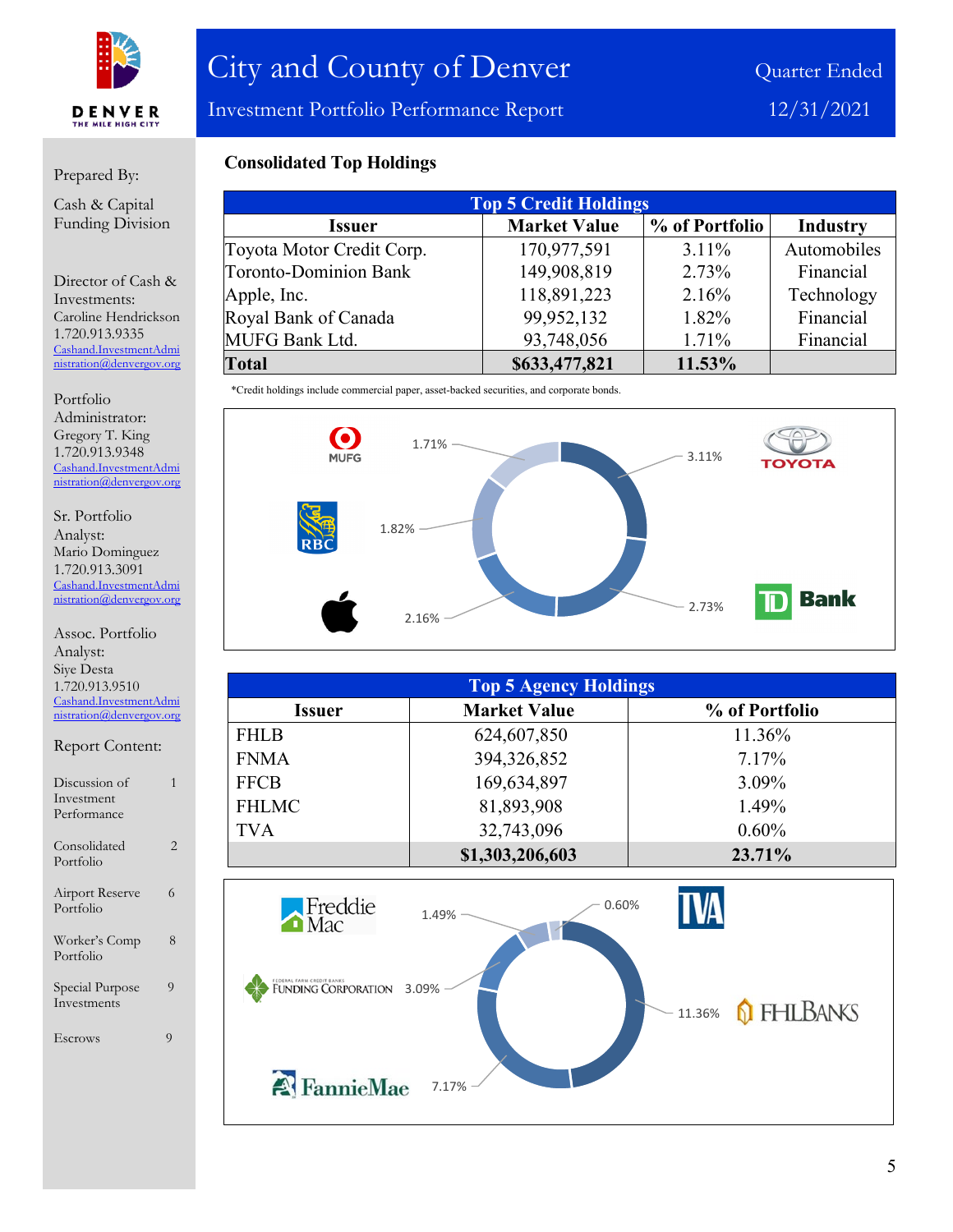

Investment Portfolio Performance Report 12/31/2021

### Prepared By:

Cash & Capital Funding Division

Director of Cash & Investments: Caroline Hendrickson 1.720.913.9335 [Cashand.InvestmentAdmi](mailto:Cashand.InvestmentAdministration@denvergov.org) [nistration@denvergov.org](mailto:Cashand.InvestmentAdministration@denvergov.org)

Portfolio Administrator: Gregory T. King 1.720.913.9348 [Cashand.InvestmentAdmi](mailto:Cashand.InvestmentAdministration@denvergov.org) [nistration@denvergov.org](mailto:Cashand.InvestmentAdministration@denvergov.org)

Sr. Portfolio Analyst: Mario Dominguez 1.720.913.3091 [Cashand.InvestmentAdmi](mailto:Cashand.InvestmentAdministration@denvergov.org) [nistration@denvergov.org](mailto:Cashand.InvestmentAdministration@denvergov.org)

Assoc. Portfolio Analyst: Siye Desta 1.720.913.9510 [Cashand.InvestmentAdmi](mailto:Cashand.InvestmentAdministration@denvergov.org) [nistration@denvergov.org](mailto:Cashand.InvestmentAdministration@denvergov.org)

Report Content:

| Discussion of<br>Investment<br>Performance | 1              |
|--------------------------------------------|----------------|
| Consolidated<br>Portfolio                  | $\overline{2}$ |
| <b>Airport Reserve</b><br>Portfolio        | 6              |
| Worker's Comp<br>Portfolio                 | 8              |
| Special Purpose<br>Investments             | 9              |
| Escrows                                    | 9              |

### **III. Airport Reserve Portfolio \$401,866,256**

| <b>Total Return</b>              |           |           |           |  |  |  |
|----------------------------------|-----------|-----------|-----------|--|--|--|
| <b>YTD</b><br>3-Month<br>1-Month |           |           |           |  |  |  |
| Total Return                     | $-0.16%$  | $-0.49\%$ | $-1.24\%$ |  |  |  |
| Blended Benchmark (TR)           | $-0.23\%$ | $-0.55\%$ | $-1.35\%$ |  |  |  |
| <b>Excess Return</b>             | $0.07\%$  | $0.06\%$  | $0.11\%$  |  |  |  |

| <b>Current Return</b>  |          |          |       |  |
|------------------------|----------|----------|-------|--|
|                        | 1-Month  | 3-Month  | YTD   |  |
| Current Return         | 2.38%    | 2.14%    | 2.26% |  |
| Blended Benchmark (CR) | $1.06\%$ | $0.99\%$ | 0.76% |  |
| <b>Excess Return</b>   | $1.32\%$ | 1.15%    | 1.50% |  |

Year-to-Date earnings on a current return basis for the Reserve Portfolio were \$9,936,410.

The 1-5 Year Strategy Blended Benchmark consists of 67.50% ICE BofAML 1-5 Year US Treasury & Agency Index, 17.50 % ICE BofAML 1-5 Year AAA-A US Corporate Index, 7.50% ICE BofAML AAA US Asset Backed Securities, 5.00% ICE BofAML 0-3 Year US Agency CMOs and 2.50% ICE BofAML 3-5 Year US Mortgage Backed Securities Index. Prior to 1/1/2016 the benchmark was the BofA Merrill Lynch 1-5 Year US Treasury & Agency Index.

The 1-10 Year Strategy Blended Benchmark consists of 65.00% ICE BofAML 1-10 Year US Treasury & Agency Index, 15.00 % ICE BofAML 1-5 Year AAA-A US Corporate Index, 5.00% ICE BofAML AAA US Asset Backed Securities, 7.50% ICE BofAML 0-10 Year US Agency CMOs and 7.50% ICE BofAML 0-10 Year US Mortgage Backed Securities Index. Prior to 1/1/2016 the benchmark was the BofA Merrill Lynch 1-10 Year US Treasury & Agency Index.

- The Airport Bond Reserve portfolio has a maximum maturity constraint of 10 years. On an ongoing basis, liquidity is generated from income received from the portfolio holdings, as well as from periodic bond calls of Agency securities. All income received during the year is transferred out of this portfolio into the Airport Operating funds contained in the Consolidated Portfolio (subject to ongoing adjustments to the required portfolio balance stated in the bond indenture).
- The Airport Reserve Portfolio benchmarking indices are comprised of five ICE BofAML indices, creating a static weighted blended benchmark. A total of one blended benchmark is utilized for the 1-10 year strategy to closely reflect the portfolio duration and asset allocation constraints.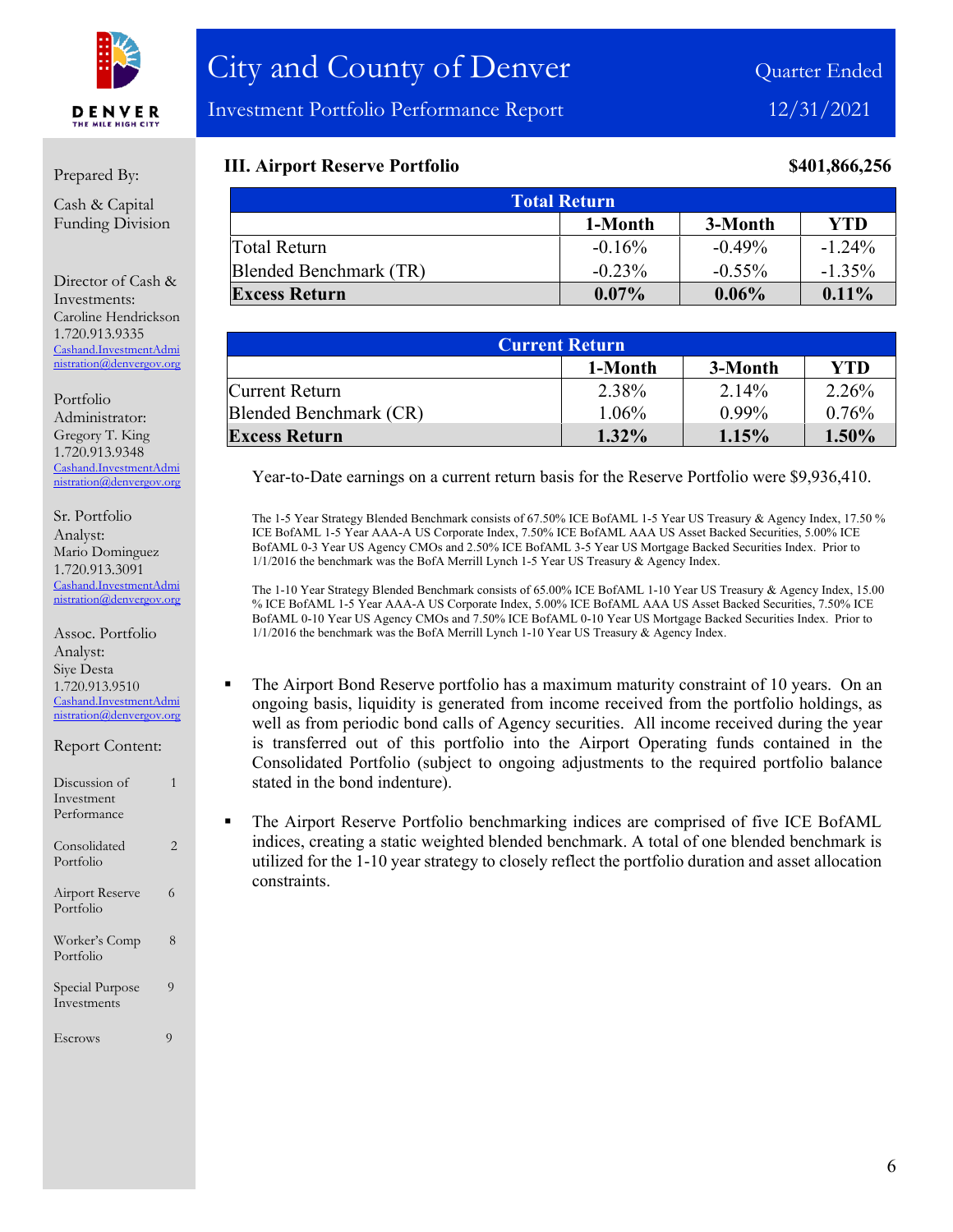

Investment Portfolio Performance Report 12/31/2021

### Prepared By:

Cash & Capital Funding Division

Director of Cash & Investments: Caroline Hendrickson 1.720.913.9335 [Cashand.InvestmentAdmi](mailto:Cashand.InvestmentAdministration@denvergov.org) [nistration@denvergov.org](mailto:Cashand.InvestmentAdministration@denvergov.org)

Portfolio Administrator: Gregory T. King 1.720.913.9348 [Cashand.InvestmentAdmi](mailto:Cashand.InvestmentAdministration@denvergov.org) [nistration@denvergov.org](mailto:Cashand.InvestmentAdministration@denvergov.org)

Sr. Portfolio Analyst: Mario Dominguez 1.720.913.3091 [Cashand.InvestmentAdmi](mailto:Cashand.InvestmentAdministration@denvergov.org) [nistration@denvergov.org](mailto:Cashand.InvestmentAdministration@denvergov.org)

Assoc. Portfolio Analyst: Siye Desta 1.720.913.9510 [Cashand.InvestmentAdmi](mailto:Cashand.InvestmentAdministration@denvergov.org) [nistration@denvergov.org](mailto:Cashand.InvestmentAdministration@denvergov.org)

#### Report Content:

| Discussion of                       |   |
|-------------------------------------|---|
| Investment                          |   |
| Performance                         |   |
| Consolidated<br>Portfolio           | 2 |
| <b>Airport Reserve</b><br>Portfolio | 6 |
| Worker's Comp<br>Portfolio          | 8 |
| Special Purpose<br>Investments      | 9 |
| Escrows                             | g |

# **Airport Reserve Portfolio Composition**

| <b>Characteristics</b>    |            | <b>Credit Quality (S&amp;P)</b> |
|---------------------------|------------|---------------------------------|
| <b>Average Duration</b>   | 3.62       | A,                              |
| Average Coupon            | 1.95       | AAA,<br>12.8%<br>26.8%          |
| Average Yield to Maturity | 1.09%      |                                 |
| Average Rating (S&P)      | $AA+$      | AA,                             |
| Average Life              | $3.81$ yrs | 60.4%                           |

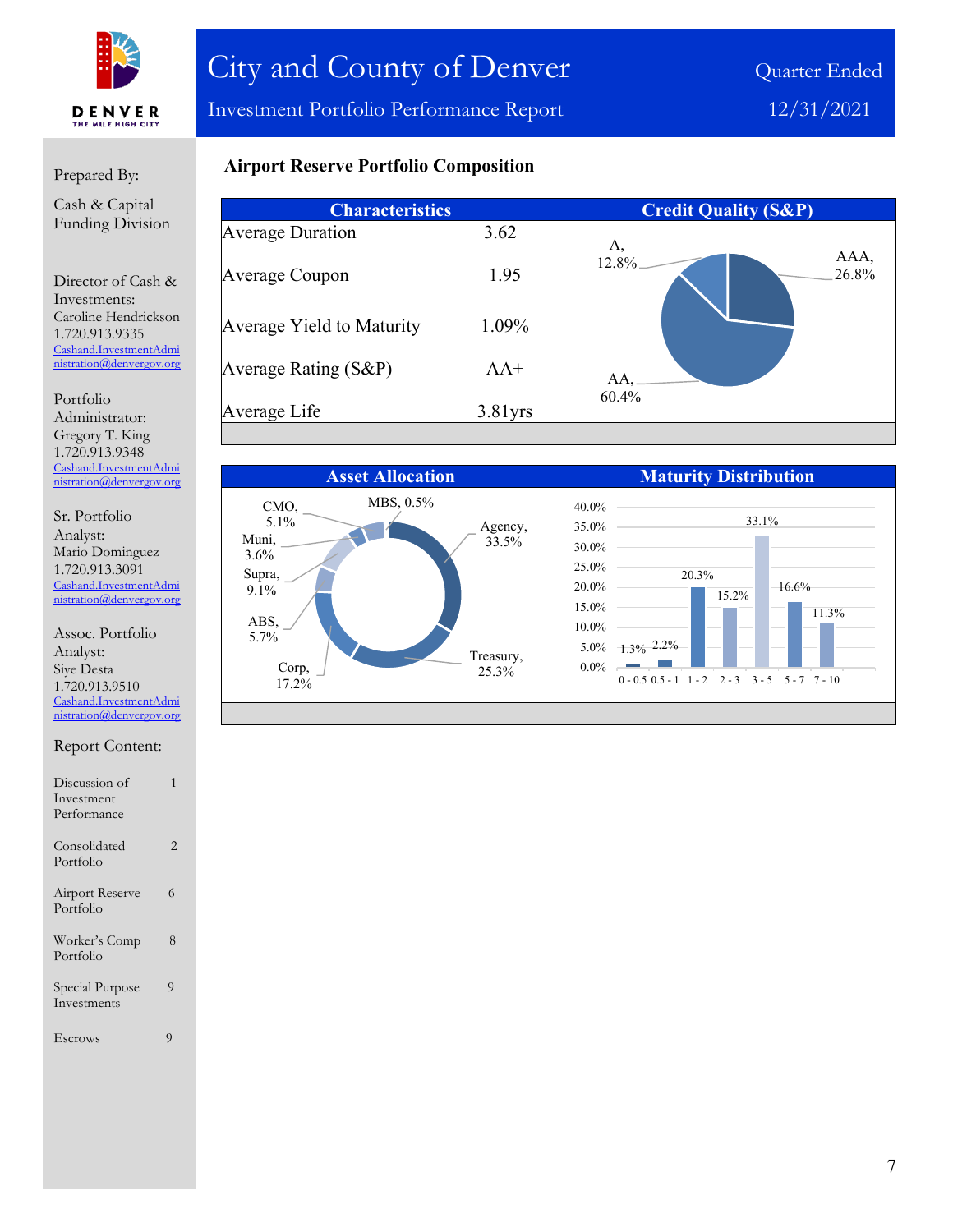

Prepared By:

**IV. Workers Compensation Portfolio Composition \$37,079,324**

**Characteristics Credit Quality (S&P)** Average Duration 3.44 Average Coupon 2.78% Average Yield to Maturity 1.54% Average Rating (S&P) AA+ Average Life 4.63yrs AAA, 21.9% AA, 59.4% A, 18.7%



- WC liabilities have a much longer term expected average duration than most other funds managed by the City. For this reason, management has determined that it is prudent to extend the duration of the invested assets associated with these obligations.
	- A combination of cash and securities were transferred from the Consolidated Portfolio to the newly established WC portfolio in August 2009. An allocation to cash equivalents appropriate to fund the liquidity needs of the unit was set aside (and is monitored and adjusted monthly), and the balance of the funds were invested in treasury, corporate, agency, municipal, and structured fixed income securities. The annualized current return for the fourth quarter of 2021 was 2.58%.
- Year-to-Date earnings on a current return basis for the Worker's Compensation were \$976,901

Cash & Capital Funding Division

Director of Cash & Investments: Caroline Hendrickson 1.720.913.9335 [Cashand.InvestmentAdmi](mailto:Cashand.InvestmentAdministration@denvergov.org) [nistration@denvergov.org](mailto:Cashand.InvestmentAdministration@denvergov.org)

Portfolio Administrator: Gregory T. King 1.720.913.9348 [Cashand.InvestmentAdmi](mailto:Cashand.InvestmentAdministration@denvergov.org) [nistration@denvergov.org](mailto:Cashand.InvestmentAdministration@denvergov.org)

Sr. Portfolio Analyst: Mario Dominguez 1.720.913.3091 [Cashand.InvestmentAdmi](mailto:Cashand.InvestmentAdministration@denvergov.org) [nistration@denvergov.org](mailto:Cashand.InvestmentAdministration@denvergov.org)

Assoc. Portfolio Analyst: Siye Desta 1.720.913.9510 [Cashand.InvestmentAdmi](mailto:Cashand.InvestmentAdministration@denvergov.org) [nistration@denvergov.org](mailto:Cashand.InvestmentAdministration@denvergov.org)

Discussion of 1

| Investment                     |   |
|--------------------------------|---|
| Performance                    |   |
| Consolidated<br>Portfolio      | 2 |
| Airport Reserve<br>Portfolio   | 6 |
| Worker's Comp<br>Portfolio     | 8 |
| Special Purpose<br>Investments | 9 |
| Escrows                        |   |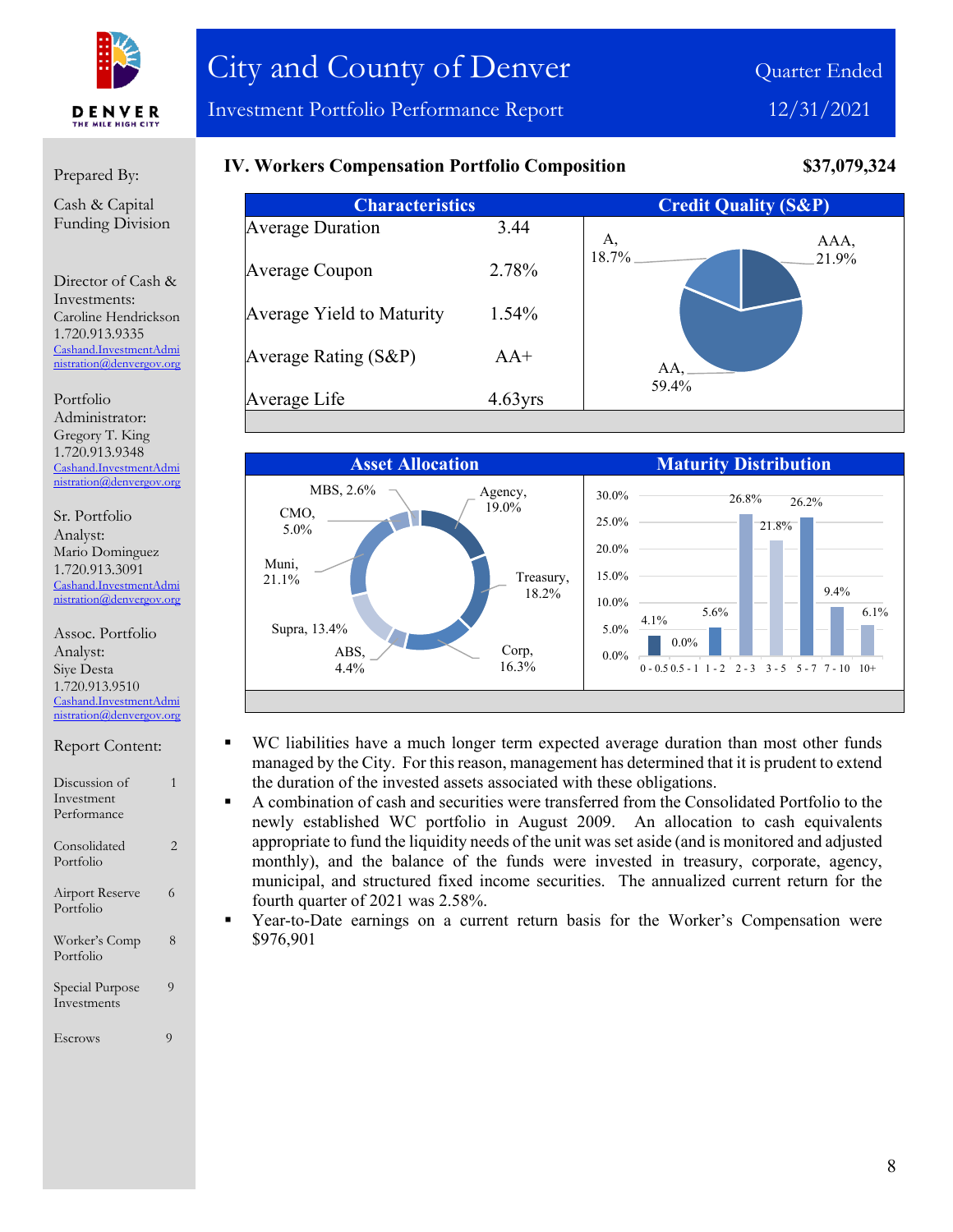

Investment Portfolio Performance Report 12/31/2021

#### Prepared By:

Cash & Capital Funding Division

Director of Cash & Investments: Caroline Hendrickson 1.720.913.9335 [Cashand.InvestmentAdmi](mailto:Cashand.InvestmentAdministration@denvergov.org) [nistration@denvergov.org](mailto:Cashand.InvestmentAdministration@denvergov.org)

Portfolio Administrator: Gregory T. King 1.720.913.9348 [Cashand.InvestmentAdmi](mailto:Cashand.InvestmentAdministration@denvergov.org) [nistration@denvergov.org](mailto:Cashand.InvestmentAdministration@denvergov.org)

Sr. Portfolio Analyst: Mario Dominguez 1.720.913.3091 [Cashand.InvestmentAdmi](mailto:Cashand.InvestmentAdministration@denvergov.org) tration@denvergov.org

Assoc. Portfolio Analyst: Siye Desta 1.720.913.9510 [Cashand.InvestmentAdmi](mailto:Cashand.InvestmentAdministration@denvergov.org) [nistration@denvergov.org](mailto:Cashand.InvestmentAdministration@denvergov.org)

Report Content:

| Discussion of                       |   |
|-------------------------------------|---|
| Investment                          |   |
| Performance                         |   |
| Consolidated<br>Portfolio           | 2 |
| <b>Airport Reserve</b><br>Portfolio | 6 |
| Worker's Comp<br>Portfolio          | 8 |
| Special Purpose<br>Investments      | 9 |
| Escrows                             | 9 |

**V. Special Purpose Portfolios 84,075,180** 

In addition to the actively managed investments, the Cash & Capital Funding Division manages two additional portfolios. The FAA (Federal Aviation Administration) Escrow Defeasance portfolio was established to economically defease outstanding airport bonds. The Denver Cableland Trust portfolio was established to fund the annual maintenance expenses for Cableland, a facility donated to the City. These portfolios are authorized by the Investment Policy to contain longer term securities and higher per issuer constraints within the Consolidated and Reserve portfolios. Most of the investments in these portfolios were purchased in market environments that featured much higher interest rates than those currently available. The investment income and principal of the two portfolios are pledged for specific purposes.

The FAA Escrow Defeasance portfolio was liquidated during the third quarter and is no longer an actively managed portfolio.

|                           |              | 2021 Current | 2021      |  |
|---------------------------|--------------|--------------|-----------|--|
|                           | Market Value | Return       | Earnings  |  |
| <b>FAA Escrow Account</b> | \$0.00       | 31.47%       | \$792,846 |  |
| Denver Cableland Trust    | \$4,075,180  | $3.44\%$     | \$129,520 |  |

#### **Escrows**

Cash & Capital Funding Division also manages certain investments held in escrow accounts at external financial institutions on behalf of Denver International Airport. As of December 31st, 2021, there was an outstanding balance of \$48,641,123.

#### **Investment Policy**

The City operates under a written Investment Policy, a copy of which can be obtained on the City's website [\(www.denvergov.org\)](http://www.denvergov.org/) or by contacting the Cash & Capital Funding Division at 720-913-3091.

When Hendrin

Caroline Hendrickson Director of Cash & Investments

Gregory T. King Portfolio Administrator